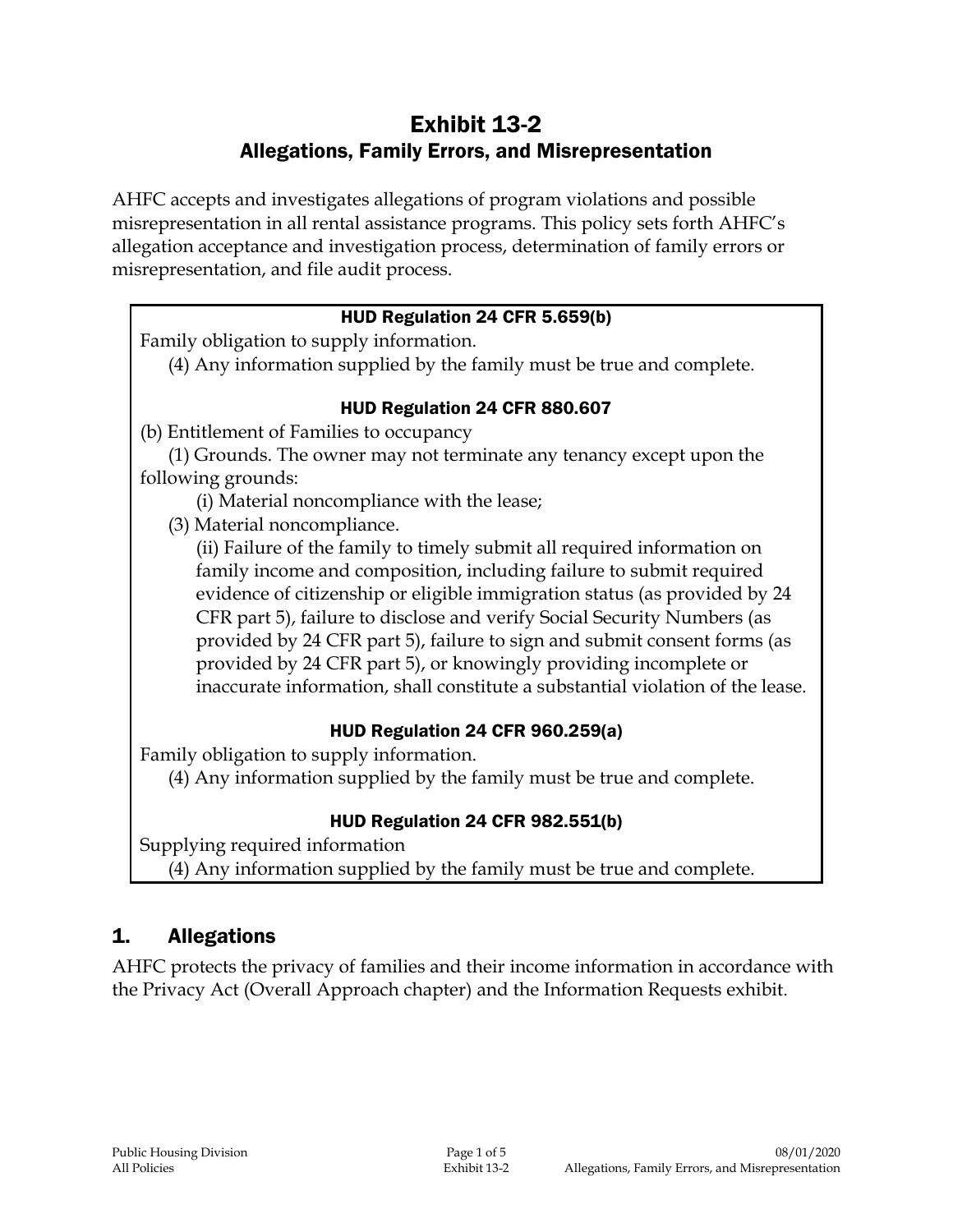### 1.A Complaint Process

AHFC accepts complaints of program violations from various sources including members of the public, partner agencies, U.S. Department of Housing and Urban Development investigative agencies, and State of Alaska departments.

- $\triangleright$  If a complaint cannot be investigated due to a lack of information, it will be kept in a file separate from the family's file.
- $\triangleright$  Any complaints that have been investigated and discussed with the family will be kept in the family's file.

#### 1.B Investigative Process

The investigative process seeks to either verify or dismiss a complainant's allegations. AHFC will use the methods below (not an exhaustive list) to substantiate a complaint:

- $\triangleright$  Sending verifications to confirm unreported income;
- $\triangleright$  Checking public record databases to confirm property ownership or business registrations or persons using the residence address;
- $\triangleright$  Scheduling an inspection to determine if unauthorized persons are in the household;
- $\triangleright$  Interviewing a family or owner regarding a complaint, etc.

### 1.C File Audit Process

A file audit may be conducted for program violations that result in overpaid or underpaid subsidy. A written file audit report is sent to families, and families have the right to grieve the results.

#### 1.D Family Interview

Once all documentation has been gathered, AHFC will set an appointment to discuss the allegation and documentation with the family.

# 2. Determination of Misrepresentation

#### HUD Regulation 24 CFR 880.607(b)

Entitlement of Families to occupancy.

(1) Grounds. The owner may not terminate any tenancy except upon the following grounds:

(i) Material noncompliance with the lease;

(3) Material noncompliance.

- (i) Material noncompliance with the lease includes:
	- (A) One or more substantial violations of the lease;
- (ii) Failure of the family … or knowingly providing incomplete or inaccurate information, shall constitute a substantial violation of the lease.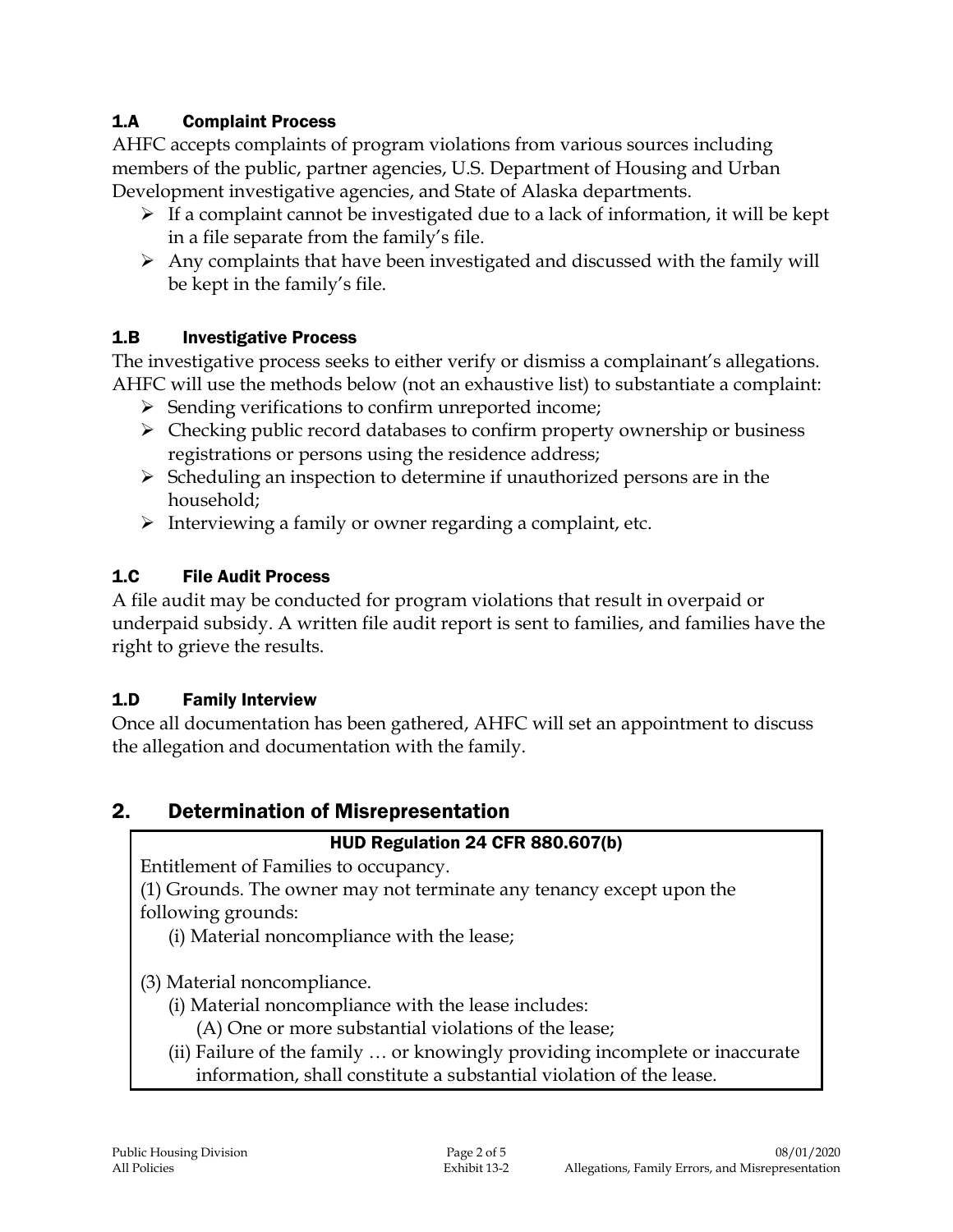#### HUD Regulation 24 CFR 966.4(l)

(2) Grounds for termination of tenancy. The PHA may terminate the tenancy only for:

(iii) Other good cause. Other good cause includes, but is not limited to, the following:

(B) Discovery after admission of facts that made the tenant ineligible; (C) Discovery of material false statements or fraud by the tenant in connection with an application for assistance or with reexamination of income;

### HUD Regulation 24 CFR 982.306(c)

In its administrative discretion, the PHA may deny approval of an assisted tenancy for any of the following reasons:

(2) The owner has committed fraud, bribery or any other corrupt or criminal act in connection with any federal housing program;

### HUD Regulation 24 CFR 982.316(b)

At any time, the PHA may refuse to approve a particular person as a live-in aide, or may withdraw such approval, if:

(1) The person commits fraud, bribery or any other corrupt or criminal act in connection with any federal housing program;

## HUD Regulation 24 CFR 982.453(a)

Any of the following actions by the owner (including a principal or other interested party) is a breach of the HAP contract by the owner:

(3) If the owner has committed fraud, bribery or any other corrupt or criminal act in connection with any federal housing program.

#### HUD Regulation 24 CFR 982.551(k)

Fraud and other program violation. The members of the family must not commit fraud, bribery or any other corrupt or criminal act in connection with the programs.

#### HUD Regulation 24 CFR 982.552(c)

Authority to deny admission or terminate assistance

(1) Grounds for denial or termination of assistance. The PHA may at any time deny program assistance for an applicant, or terminate program assistance for a participant, for any of the following grounds:

(iv) If any member of the family has committed fraud, bribery, or any other corrupt or criminal act in connection with any Federal housing program.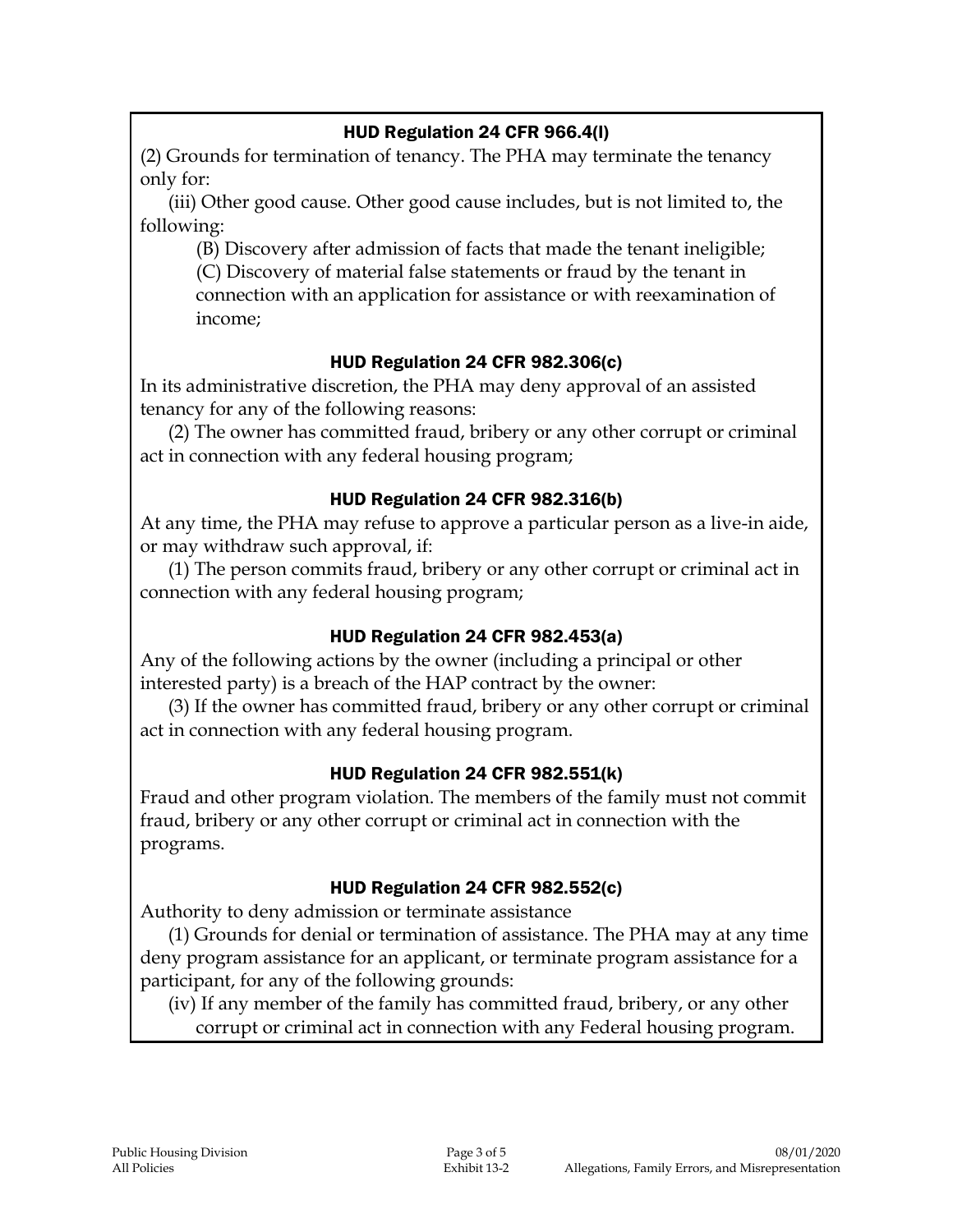Based on the information gathered during the investigative process, AHFC will determine if a family's or owner's action was an error or misunderstanding of program rules or an intentional program violation.

- $\triangleright$  Families/Owners will be required to repay any overpaid subsidy as a result of the investigation.
- Families/Owners determined to have committed an unintentional mistake or error will be counseled and allowed to continue rental assistance.
- $\triangleright$  Families/Owners determined to have committed an intentional program violation may be terminated. When appropriate, these cases may be referred for further prosecution.

# 3. Definitions

## 3.A Allegation

- 1. Allegation<sup>1</sup> means a positive assertion, especially of misconduct.
- 2. An assertion unsupported and by implication regarded as unsupportable.

## 3.B Error

- 1. Error<sup>1</sup> means an act involving an unintentional deviation from truth or accuracy.
- 2. An act that through ignorance, deficiency, or accident departs from or fails to achieve what should be done.
- 3. Something produced by mistake.

# 3.C Fraud

Fraud<sup>2</sup> is defined as the intentional, false representation or concealment of a material fact for the purpose of inducing another to act on it to his or her injury.

# 3.D Misrepresent

Misrepresent<sup>1</sup> means to give a false or misleading representation of, usually with an intent to deceive or be unfair.

# 3.E Mistake

- 1. Mistake<sup>1</sup> means to misunderstand the meaning or intention of; misinterpret.
- 2. A wrong judgment or a wrong action or statement proceeding from faulty judgment, inadequate knowledge, or inattention.

 $\overline{a}$ 

<sup>1</sup> Merriam-Webster Dictionary, accessed March 12, 2020.

<sup>2</sup> U.S. Department of Housing and Urban Development, Office of Inspector General Office of Investigation. "Detecting, Preventing, and Reporting Fraud."